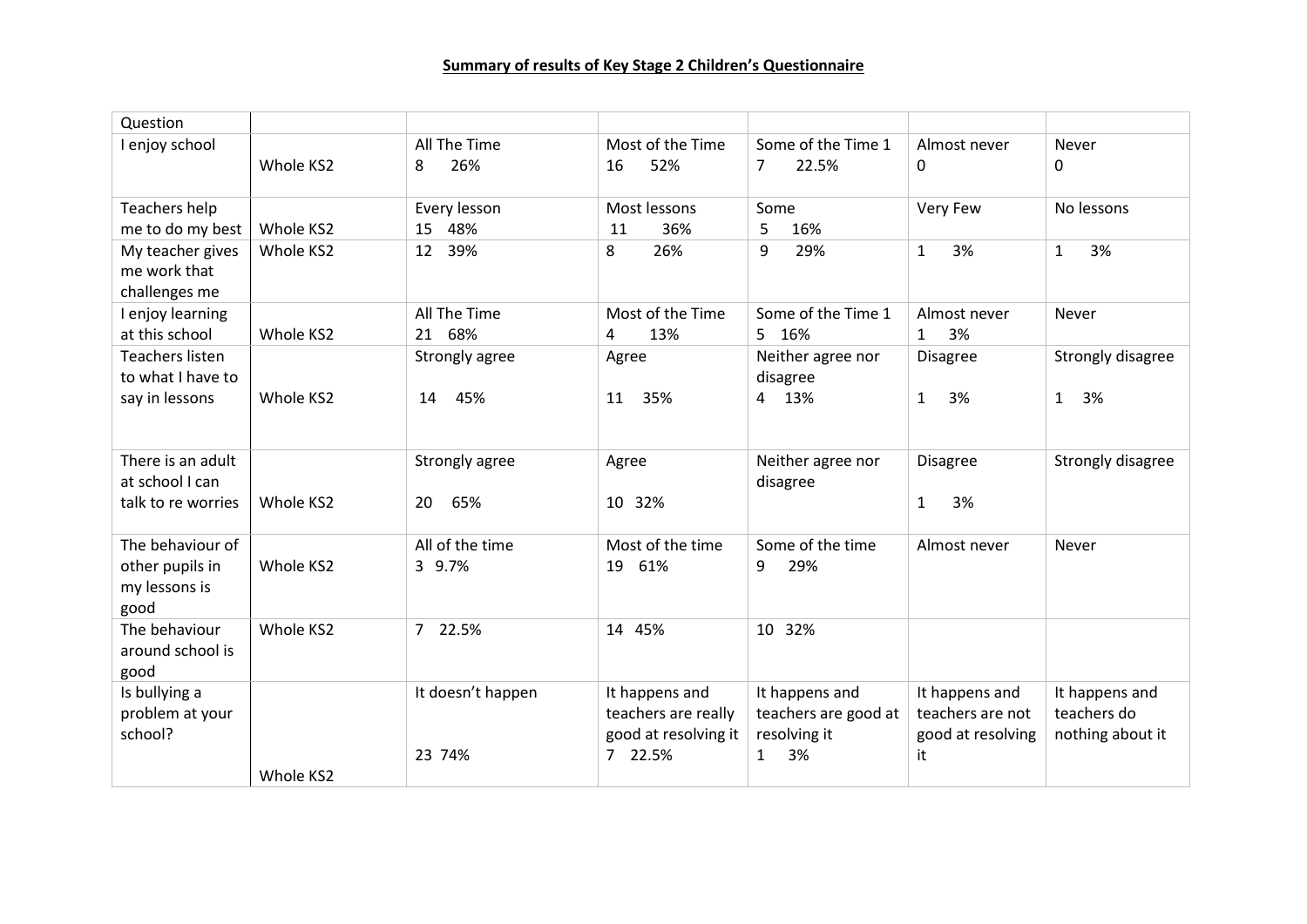| I feel safe when I |           | All of the time        | Most of the time  | Some of the time   | Almost never    | Never             |
|--------------------|-----------|------------------------|-------------------|--------------------|-----------------|-------------------|
| am at school       | Whole KS2 | 23 74%                 | 7 22.5%           | 3%<br>$\mathbf{1}$ |                 |                   |
|                    |           |                        |                   |                    |                 |                   |
| My school          |           | Strongly agree         | agree             | Neither agree nor  | <b>Disagree</b> | Strongly disagree |
| encourages me      |           |                        |                   | disagree           |                 |                   |
| to look after my   | Whole KS2 | 19 61%                 | 10 32%            | 2 6.5%             |                 |                   |
| physical health    |           |                        |                   |                    |                 |                   |
| My school          |           | Strongly agree         | Agree             | Neither agree nor  | <b>Disagree</b> | Strongly disagree |
| encourage me to    |           |                        |                   | disagree           |                 |                   |
| look after my      | Whole KS2 | 16 52%                 | 13 42%            | 1 3%               | 1 3%            |                   |
| emotional and      |           |                        |                   |                    |                 |                   |
| mental health      |           |                        |                   |                    |                 |                   |
| I take part in     |           | Very frequently        | frequently        | sometimes          | Not often       | Never             |
| school activities  | Whole KS2 | 8 26%                  | 9 29%             | 7 22.5%            | 16%<br>5.       | 2 6.5%            |
| outside of         |           |                        |                   |                    |                 |                   |
| lessons            |           |                        |                   |                    |                 |                   |
| My school          |           | Strongly agree         | Agree             | Neither agree nor  | <b>Disagree</b> | Strongly disagree |
| encourages me      |           |                        |                   | disagree           |                 |                   |
| to be              | Whole KS2 | 12 39%                 | 16 52%            | 4 9.7%             |                 |                   |
| independent and    |           |                        |                   |                    |                 |                   |
| to take on         |           |                        |                   |                    |                 |                   |
| responsibilities   |           |                        |                   |                    |                 |                   |
| My school          |           | Strongly agree         | Agree             | Neither agree nor  | <b>Disagree</b> | Strongly disagree |
| encourages me      |           |                        |                   | disagree           |                 |                   |
| to respect         | Whole KS2 | 21 68%                 | 29%<br>9          |                    | 1 3%            |                   |
| people from        |           |                        |                   |                    |                 |                   |
| other              |           |                        |                   |                    |                 |                   |
| backgrounds and    |           |                        |                   |                    |                 |                   |
| to treat everyone  |           |                        |                   |                    |                 |                   |
| equally            |           |                        |                   |                    |                 |                   |
| My School          |           | Yes too much           | Yes, right amount | not enough         | No              | don't know        |
| provides me with   | Whole KS2 | 6.5%<br>$\overline{2}$ | 26 84%            | 2 6%               |                 | 1 3%              |